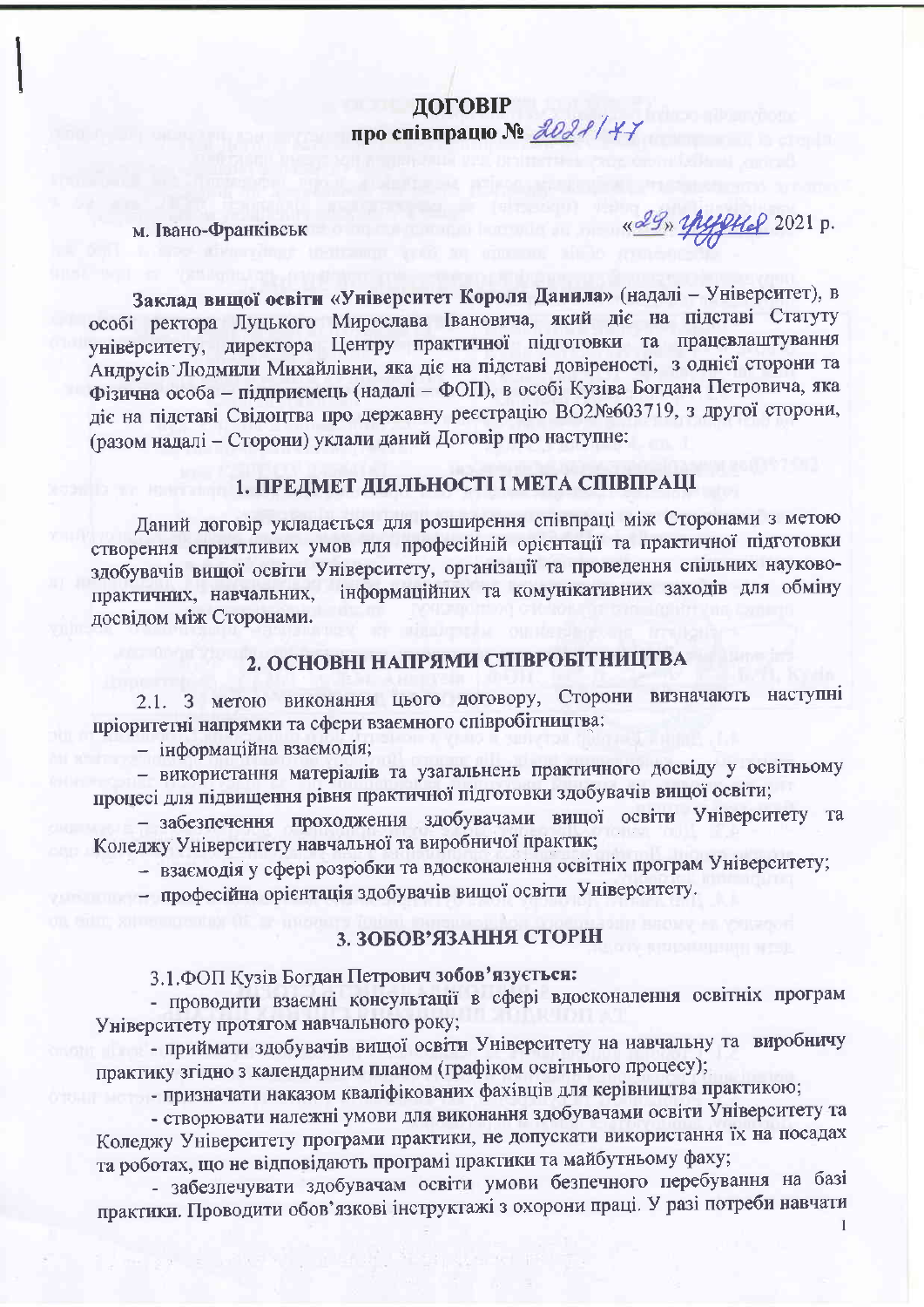здобувачів освіти безпечних методів праці;

- надавати здобувачам освіти можливість користуватися наявною ресурсною базою, необхідною документацією для виконання програми практики;

- надавати здобувачам освіти можливість збору інформації для виконання кваліфікаційних робіт (проєктів) за результатами діяльності ФОП, яка не є комерційною таємницею, на підставі індивідуального завдання;

- забезпечити облік виходів на базу практики здобувачів освіти. Про всі порушення трудової дисципліни, правил внутрішнього розпорядку та про інші порушення повідомляти Університет; потиворили са найтає топлив на

- після завершення практичної підготовки надати відгук на кожного здобувача освіти, в котрому відобразити виконання програми практики, якість підготовленого ним звіту тошо.

3.2. Проходження здобувачами вищої освіти навчальної, виробничої практик на базі практики відбувається на безоплатній основі. По полити в політи

#### 3.3. Університет зобов'язується:

- до початку практики надати базі практики програму практики та список здобувачів освіти, яких направляються на практичну підготовку;

почал - призначити керівниками практики кваліфікованих науково-педагогічних працівників;

забезпечити додержання здобувачами вищої освіти трудової дисципліни та правил внутрішнього трудового розпорядку;

- сприяти використанню матеріалів та узагальнень практичного досвіду спільних досліджень в освітньому, науковому, навчально-виховному процесах.

## 4. СТРОК ДІЇ ДОГОВОРУ

4.1. Даний Договір вступає в силу з моменту його підписання Сторонами та діє протягом \_\_ календарних років. Дія даного Договору автоматично продовжується на тих же умовах, на кожний наступний календарний рік за відсутності заперечення будь-якої із сторін.

4.3. Дію даного Договору може бути припинено достроково за взаємною згодою сторін. Договір вважається припиненим з дня укладення додаткової угоди про розірвання договору.

4.4. Дію даного Договору може бути припинено достроково в односторонньому порядку за умови письмового повідомлення іншої сторони за 20 календарних днів до дати припинення угоди.

# **Принцеп Каналия и 5. ВІДПОВІДАЛЬНІСТЬ СТОРІН** ТА ПОРЯДОК ВИРІШЕННЯ СПІРНИХ ПИТАНЬ

5.1. Сторони відповідають за невиконання покладених на них обов'язків щодо організації і проведення практики згідно із чинним законодавством України.

5.2. Розбіжності та суперечки, які виникають з питань, що є предметом цього Договору, вирішуються шляхом переговорів.